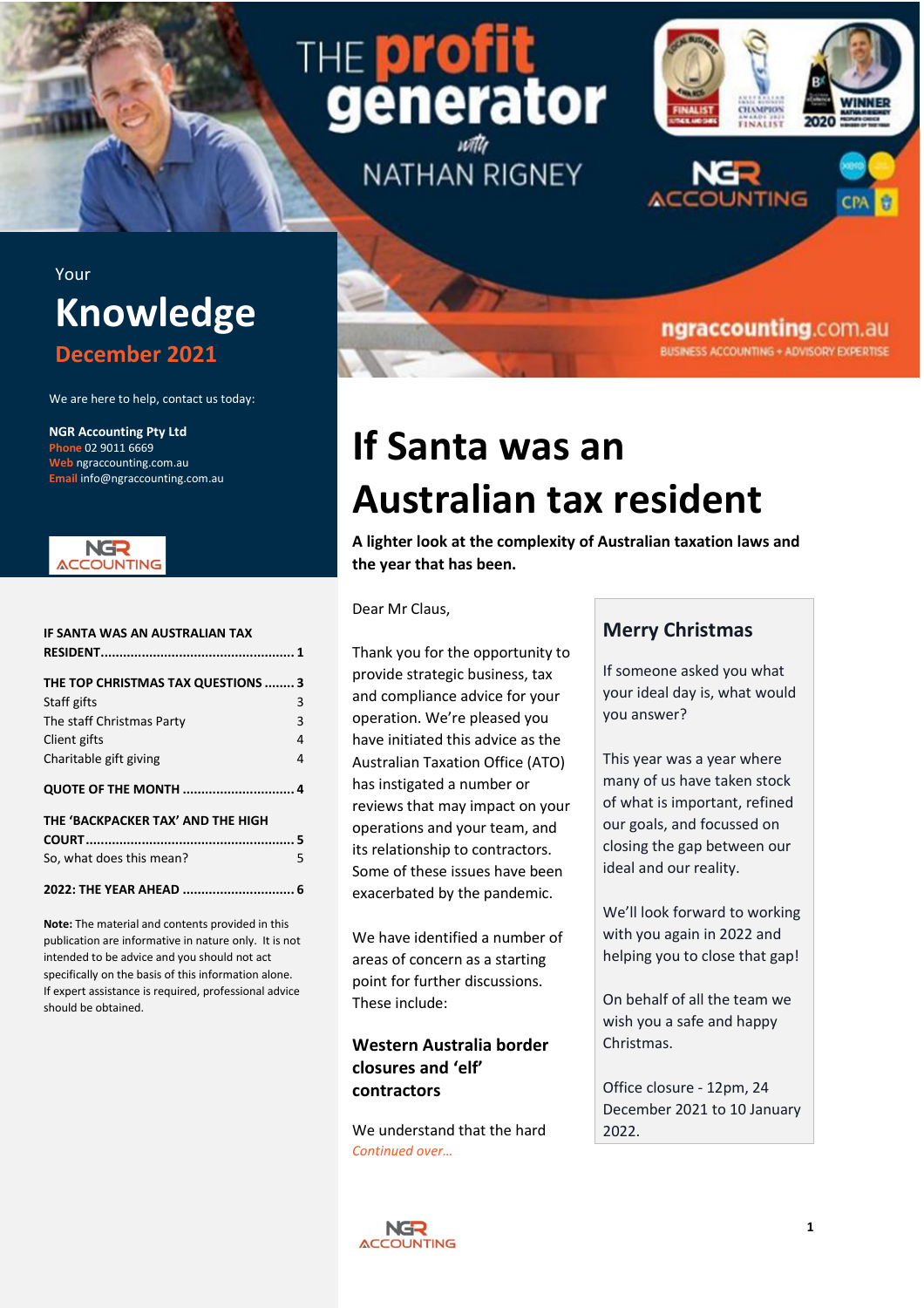#### *Continued from page 1*

border closure in Western Australia has created a series of logistical challenges for your delivery schedule. The very specific timing and nature of the gift delivery mean that, while existing vaccinated team members can enter Western Australia on a G2G pass, it is not possible to fulfil the 14 day quarantine requirements. To manage the Christmas Eve requirements, you have instigated a relationship with a local contractor.

We have several concerns about this relationship. Leaving aside our capacity to verify the existence of the elf in question, the elf appears to be an individual and not operating as a logistics specialist – no ABN is on record. Based on the information you have provided to us it appears that the elf is likely to be considered an employee of yours regardless of what your performance contract specifies. As such, you will be liable for superannuation guarantee and tax will need to be withheld from any payment to them. We refer you to the ATO's [contractor checklist.](https://www.ato.gov.au/Business/Your-workers/Contractor---checklist/)

The nature of the payment to the elf is also of concern. "Goodwill to all men" is an intangible asset and as such, we may need to bring in a specialist valuer. This asset has been a globally scare commodity over the last few years and while supply has improved dramatically since January 2021 and spikes in December each year, the normalised value is likely to be significant.

### **Business structure viability**

The fact that you run a global enterprise that generates no income or profit but 'gifts' millions of toys each year produced by your offshore factory, has significant brand value, is represented extensively in merchandise, your spokespeople are employed by shopping centres all around the world, but you have never lodged a tax return or paid tax in Australia, is likely to trigger an ATO investigation. There is also a risk that the Serious Financial Crime Taskforce might become involved.

As discussed, we do not believe that the "it's magic" argument will suffice in the event of an investigation. The argument has been tested previously with the ATO to no avail.

Your enterprise's lack of structure also means that you are missing out on significant benefits. For example, tax deductions might be available for expenses you incur. A number of significant changes were made in recent years enabling businesses to immediately deduct the cost of assets used to produce income.

### **Expenses incurred**

Your flying reindeers are likely to be considered beasts of burden and as such can be depreciated as plant. However, a deduction is only available to the extent that the reindeer are used to produce income that is taxable in Australia.

At present, you do not make any claim for expenses incurred during your Christmas Eve deliveries. While we understand food – cookies, reindeer food, glasses of milk and the occasional tipple of scotch – is provided free by the world's children, there are likely to be other expenses that you incur. The cost of your uniform, drycleaning (removing chimney soot), and postage, to name a few.

### **Research & Development**

We understand that the 'flying sleigh' was developed in your workshop and the technology has developed markedly over the years. In addition, your purpose built 'naughty or nice' technology system is unique (we note our concerns about potential privacy breaches and a lack of an opt in/opt out system; I know you have been watching the detrimental brand impact on several social media outlets). If incorporated, there is a potential to access the R&D tax incentive that provides entities with a turnover of less than \$20m a refundable tax credit of your corporate tax rate plus 18.5%. The value of the tax offset is lower for companies with a turnover of \$20m or more. *Continued page 6…*

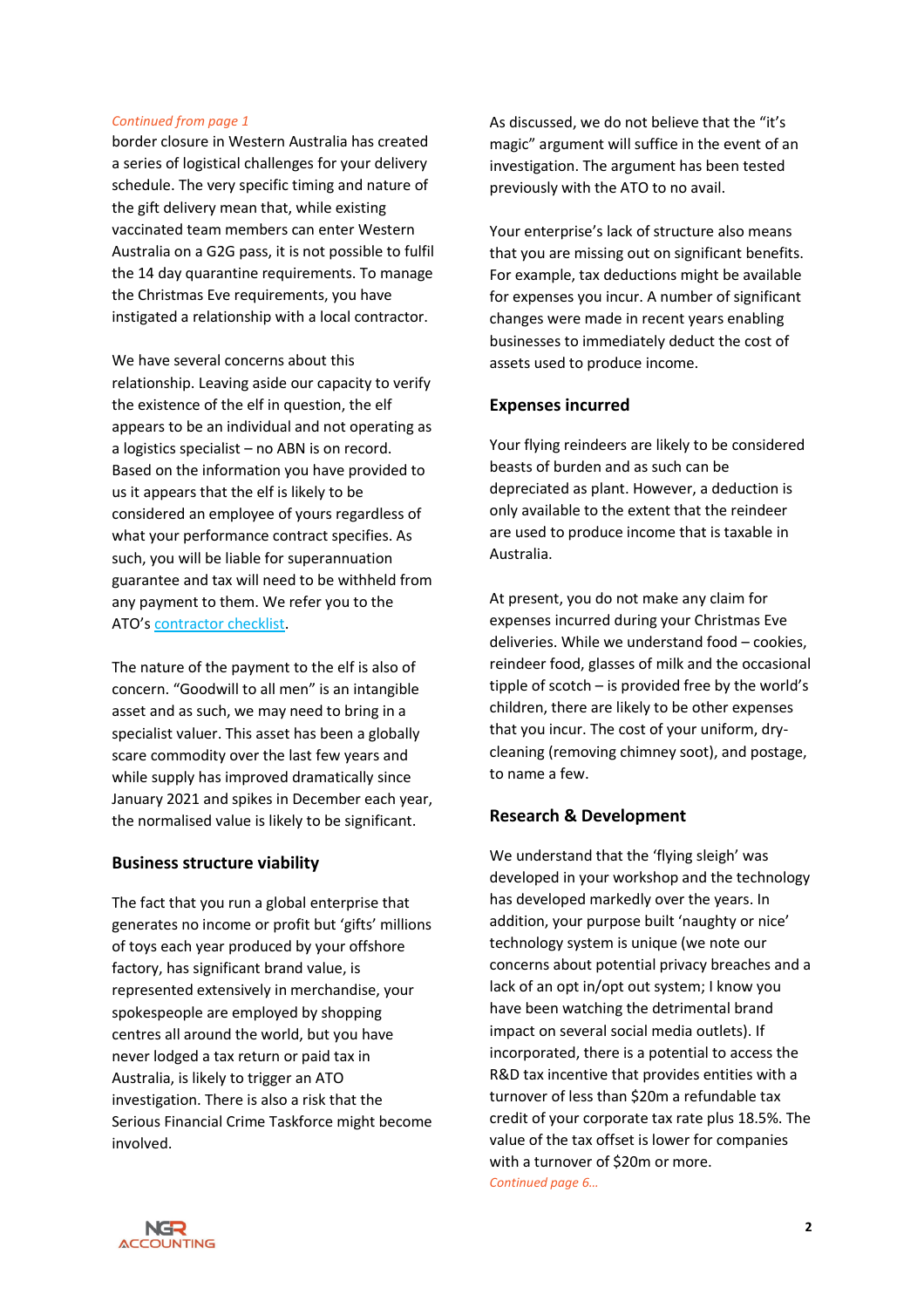# <span id="page-2-0"></span>**The top Christmas tax questions**

**Every year, we are asked about the tax impact of various Christmas or holiday related gestures. Here are our top issues:**

## <span id="page-2-1"></span>**Staff gifts**

The key to Christmas presents for your team is to keep the gift spontaneous, ad hoc, and from a tax perspective, below \$300 per person. \$300 is the minor benefit threshold for Fringe Benefits Tax (FBT) so anything at or above this level will mean that your Christmas generosity will result in a gift to the Tax Office as well. To qualify as a minor benefit, the gifts also have to be ad hoc (no ongoing gym membership payments or giving the same person regular gift vouchers amounting to \$300 or more).

A question we often get is what is the tax impact if you give your team say a hamper and a gift card? The good news is that the tax rules treat each item (the hamper and the gift card) separately. FBT won't necessarily apply as long as the value of each item is less than \$300. However, the minor benefits exemption is a bit more complex than this. For example, you need to look at the total value of similar benefits provided to the employee across the FBT year etc.

If you are planning to provide your team with a cash bonus rather than a gift voucher or other item of property, then this will be taxed in much the same way as salary and wages. A cash

bonus at Christmas is not a gift; it's still income for the employee regardless of the intent. A PAYG withholding obligation will be triggered and the ATO's view is that the bonus will also be treated as ordinary time earnings which means that it will be subject to the superannuation guarantee provisions unless it relates solely to overtime that was worked by the employee.

## <span id="page-2-2"></span>**The staff Christmas Party**

If you really want to avoid tax on your work Christmas party then host it in your office on a work day (COVID rules allowing!). This way, Fringe Benefits Tax is unlikely to apply regardless of how much you spend per person. Also, taxi travel that starts or finishes at an employee's place of work is also exempt from FBT. So, if you have a few team members that need to be loaded into a taxi after overindulging in Christmas cheer, the ride home is exempt from FBT.

If your work Christmas party is out of the office, keep the cost of your celebrations below \$300 per person. This way, you won't generally pay FBT because anything below \$300 per person is a minor benefit and exempt.

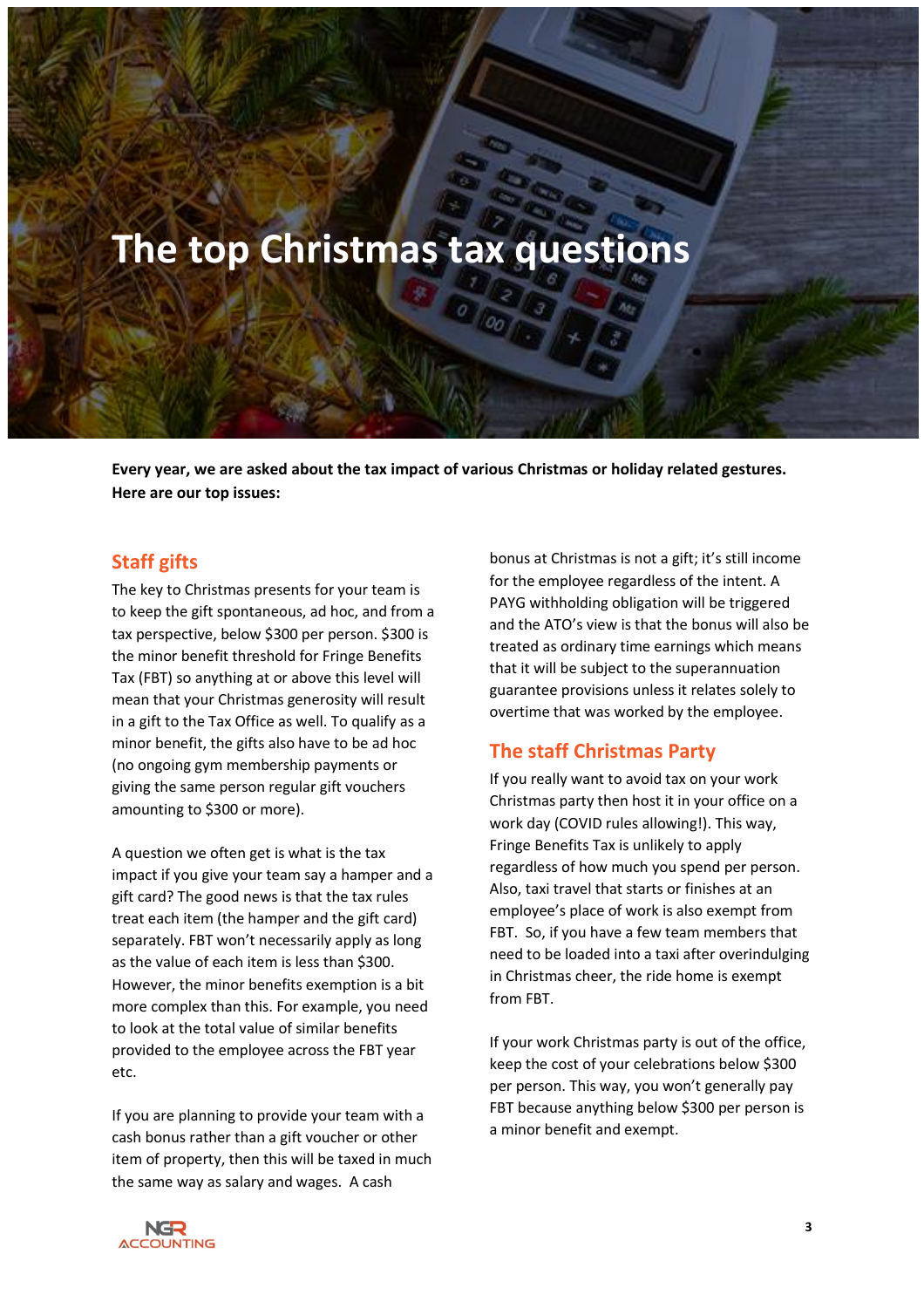If the party is not held on your business premises, then the taxi travel is taken to be a separate benefit from the party itself and any Christmas gifts you have provided. In theory, this means that if the cost of each item per person is below \$300 then the gift, party and taxi travel can all be FBT free. However, the total cost of all benefits provided to the employees needs to be considered in determining whether the benefits are minor.

The trade-off to this is that if the costs associated with hosting the party are not subject to FBT then it would be difficult to claim a tax deduction or GST credits for the expenses.

If your business hosts slightly more extravagant parties and goes above the \$300 per person minor benefit limit, you will generally pay FBT but you can also claim a tax deduction and GST credits for the cost of the event.

# <span id="page-3-0"></span>**Client gifts**

Few of us have that much time in the diary for pre-Christmas entertainment so why not give a gift instead? In addition to a few extra hours saved and a lot less calories to work-off (most of us are still struggling post lock down), there is also a tax benefit. As long as the gift you give to the client is given for relationship building with the expectation that the client will keep giving you work (that is, there is a link between the gift and revenue generation), then the gift is generally tax deductible as long as it doesn't involve entertainment.

Entertaining your clients at Christmas is not tax deductible. If you take them out to a nice restaurant, to a show, or any other form of entertainment, then you can't claim it as a deductible business expense and you can't claim the GST credits either. It's goodwill to all men but not much more.

# <span id="page-3-1"></span>**Charitable gift giving**

The safest way to ensure that you or your business can claim a deduction for the full amount of the donation is to give cash to an organisation that is classified as a deductible gift recipient (DGR). And, the charities love it as they don't have to spend any of their precious resources to receive it.

There are a few rules that make the difference between whether you will or won't receive a tax deduction.

- The charity must be a DGR. You can find the list of DGRs on the [Australian Business Register.](https://abr.business.gov.au/Tools/DgrListing)
- If you buy any form of merchandise for the 'donation' – biscuits, teddies, balls or you buy something at an auction – then it's generally not deductible (the rules become more complex in this area). Your donation needs to be a gift, not an exchange for something material. Buying a goat or funding a child's education in the third world is generally ok because you are generally donating an amount equivalent to the cause rather than directly funding that thing.
- The tax deduction for charitable giving over \$2 goes to the person or entity whose name is on the receipt.

If your business is making a donation on behalf of someone else, such as a client or that friend 'who has everything', it will depend on how the donation is structured. The tax rules generally ensure that the deduction is available to the individual or entity who actually makes the gift or contribution. Having receipts issued in someone else's name can make this more complex.

# <span id="page-3-2"></span>**Quote of the month**

"You can't change conditions. Just the way you deal with them."

Jessica Watson, sailor

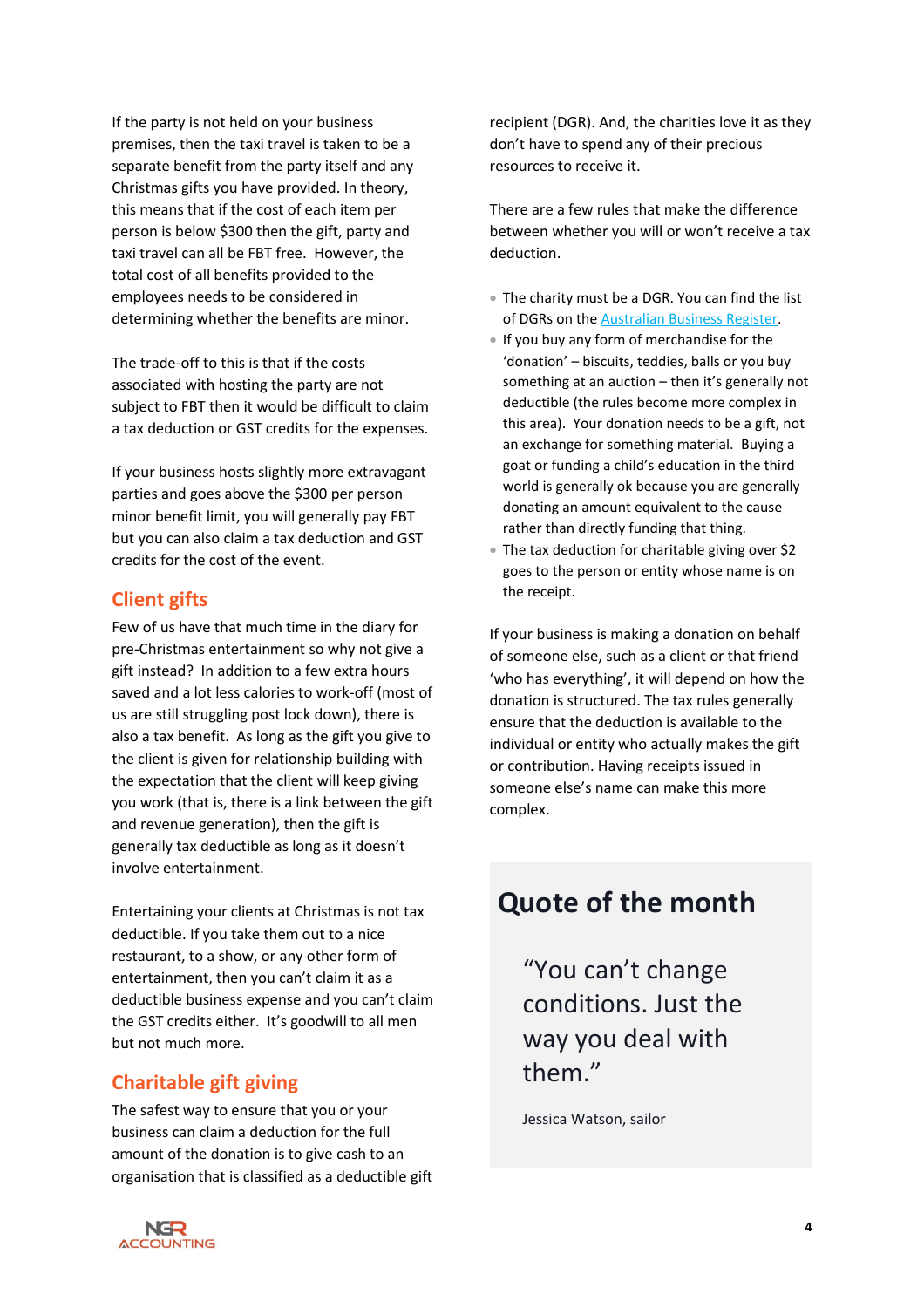# <span id="page-4-0"></span>**The 'Backpacker Tax' and the High Court**

**The High Court has ruled that the 'backpacker tax' is discriminatory. We look at the impact.**

Since 2017, the 'backpacker tax' has taxed the first dollar of income a backpacker earns in Australia - regardless of their residency status at the working holiday maker tax rate of 15% up to:

- \$37,000 in an income year for 2019-20 and earlier income years
- \$45,000 for 2020–21 and later income years.

When the tax was introduced in 2017, a backpacker would pay a maximum of \$5,500 in tax on the first \$37,000 of income. However, an Australian national performing the same work would have a maximum tax liability of \$3,572.

In this case, Catherine Addy, a UK national working in Australia since 2015, contested her 2017 amended income tax assessment which imposed the backpacker tax on the grounds that it contravened the Double Tax Agreement (DTA) with the United Kingdom. Article 25(1) of the DTA seeks to ensure that nationals of the UK are not subject to "other or more burdensome" taxation than is imposed on Australian nationals "in the same circumstances, in particular with respect to residence". Ms Addy was a tax resident of Australia.

The ATO did not accept Ms Addy's argument and she launched action in the Federal Court. The Federal Court initially upheld the Tax Commissioner's position. However, Ms Addy

appealed the decision and the High Court overturned the Federal Court's decision. The question for the Court was whether a more burdensome tax was imposed on Ms Addy owing to her nationality. The short answer was "yes".

The High Court decision found that the backpacker tax is inconsistent with the nondiscrimination clause in the UK DTA. That is, the flat working holiday maker tax rate is not valid in some situations. Non-discrimination clauses that are similar to the one in the UK DTA can also be found in the DTAs with Chile, Finland, Japan, Norway, Turkey, Germany and Israel.

### <span id="page-4-1"></span>**So, what does this mean?**

Some individuals who have been taxed under the backpacker tax rules may be able to obtain a tax refund from the ATO. However, there are a couple of key points to bear in mind:

- The decision only impacts those classified as an Australian tax resident. Many individuals who are living or working in Australia on a working holiday visa will be classified as non-residents, in which case this decision will be less relevant.
- The decision is only likely to be relevant to individuals who are a citizen/national of a country that has a DTA with Australia containing a non-discrimination clause similar to the clause found in the UK DTA.